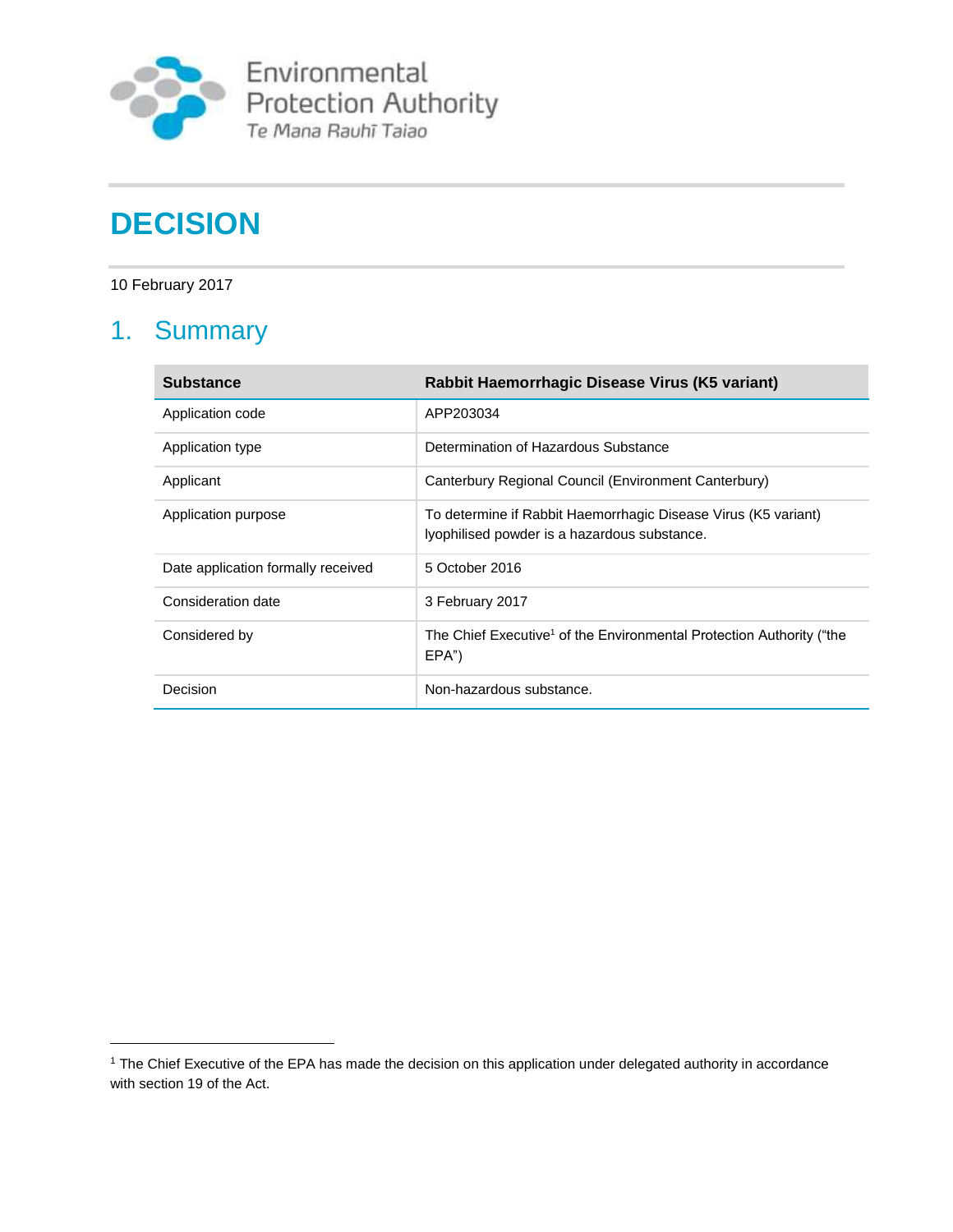### 2. Process and notification

#### **Application receipt**

2.1. The application was formally received on 5 October 2016 pursuant to section 26 of the Hazardous Substances and New Organisms Act 1996 ("the Act").

**Information available for consideration**

- 2.2. WorkSafe New Zealand, the Department of Conservation and the Ministry for Primary Industries (ACVM group) were advised of the application on 5 October 2016 and requested to provide any relevant information. No information was provided.
- 2.3. The information available for consideration comprises:
	- the application form
	- confidential appendices to the application
- 2.4. I consider I have sufficient information to determine the application.

#### **Legislative criteria**

2.5. Pursuant to section 26 of the Act, I have considered this application to determine whether Rabbit Haemorrhagic Disease Virus (K5 variant) lyophilised powder is a hazardous substance. In doing so, I have applied the relevant sections of the Act.

### 3. Decision

- 3.1. Rabbit Haemorrhagic Disease Virus (K5 variant) lyophilised powder contains an organism as defined in the Act, namely rabbit haemorrhagic disease virus. However, rabbit haemorrhagic disease virus is not a new organism as defined in the Act by virtue of the exception contained in s 2A(4) of the Act.
- 3.2. Section 2A(4) provides an express statutory carve-out for Rabbit Haemorrhagic Disease Virus. It represents a decision taken by Parliament to place Rabbit Haemorrhagic Disease Virus outside the regulatory scope of the Act.
- 3.3. In considering the application for a s 26 determination, the EPA has undertaken an analysis of the properties of Rabbit Haemorrhagic Disease Virus (K5 variant) lyophilised powder other than the Rabbit Haemorrhagic Disease Virus itself. Those properties are not hazardous. Nor do they alter the fundamental nature of the powder as containing Rabbit Haemorrhagic Disease Virus which, as just noted, is exempted under the Act. As such, Rabbit Haemorrhagic Disease Virus (K5 variant) lyophilised powder is not a hazardous substance as defined in the Act.
- 3.4. It necessarily follows from this that my determinations under s 26 of the Act are that: